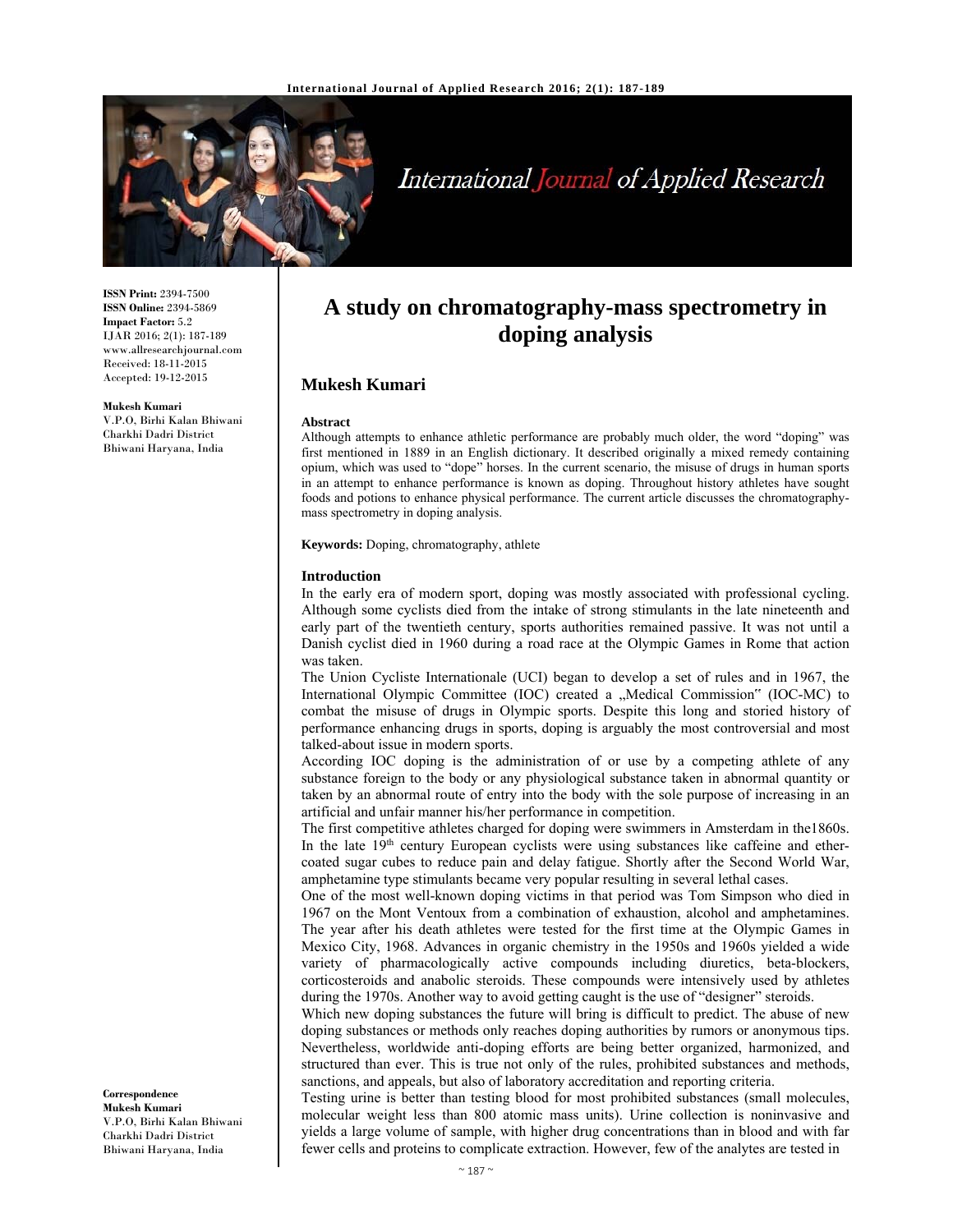blood viz. continuous erythropoietin receptor activator (CERA), hemoglobin based oxygen carriers (HBOCs), human growth hormone (hGH) or blood transfusions.

### **Chromatography-Mass Spectrometry in Doping Analysis**

Since 1972 Olympics, various new mass spectrometric techniques viz. High Resolution Mass Spectrometry (Atlanta Olympics Games 1996), Isotope Ratio Mass Spectrometry (Special Olympic Winter Games, 1998) and Liquid Chromatography Mass Spectrometry (Athens Olympic Games, 2004), Time of Flight (TOF) Mass Spectrometry (2008) and Ultra Performance Liquid Chromatography coupled to High Resolution Mass Spectrometry (UPLC-HRMS) (London Olympics, 2012) have facilitated dope testing.

Each lab has their own set of testing protocols utilizing various equipment viz. GC, GC/NPD/ECD, GC/MS, HRMS, LC-MS/MS and IRMS. In combination with Gas/Liquid Chromatography and various ionization methods such as Chemical Ionization, Electro Spray Ionization, Atmospheric Chemical Ionization, Atmospheric Pressure Photo Ionization, MALDI etc numerous applications have been established enabling sensitive and selective detection of drugs in biological matrices.

GC-NPD and GC-MSD are currently standard technique for the analysis of stimulants and narcotics because of their robustness, sensitivity, selectivity for non-polar and volatile substances and high level of standardization. However, thermally labile and highly polar drugs are not suitable for GC-MS analysis due to their non-volatility and high temperature under GC. With the introduction of liquid chromatography coupled with tandem mass spectrometry (LC/MS) in doping analysis has overcome this problem. This is particularly significant for detection of metabolic products of various drugs which are excreted as polar entities in urine.

Three technologies form the core of most major drug testing laboratories are: gas chromatography (GC), liquid chromatography (LC) and mass spectrometry (MS). The purpose of present work was aimed at developing and improving analytical methods for testing of stimulants and narcotics at National Dope Testing Laboratory (NDTL), India. Different strategies were followed for developing the chemical extraction (sample pre concentration) and chromatographic-mass spectrometric methods.

The ultimate goal was to improve the existing analytical procedures and to establish high throughput, comprehensive and cost effective analytical methods for screening and confirmatory analysis. It was achieved by comparing existing extraction procedures and deconjugation process for applicability to stimulants and narcotics molecules and their metabolic products in urine; and by utilizing state of art modern dual detector capabilities of GC-NPD-MSD (instead of conventional GC-NPD and GC-MSD) and highly sensitive LC-MS/MS instruments for fast and sensitive analysis.

The outcome of the study proved useful for the dope testing of I Singapore Youth Olympic Games-2010 and XIX Commonwealth Games (CWG) held in New Delhi, India in 2010. For Singapore Youth Olympic Games, samples were received from Singapore Youth Olympic Games Organizing Committee (SYOGC) and were tested in NDTL, India. For CWG samples received from Common Wealth Games

Organizing Committee (CWGOC) were tested at NDTL, India and reports were submitted in a turn-around-time (TAT) of 24 hours.

Improvement of existing methods in terms of sample preparation as well as instrumental sensitivity had been an essential requisite in view of WADA TDMRPL 2013 which requires detection of stimulants & narcotics at much lower levels. Therefore, testing protocols were further improved to make high throughput and sensitive drug testing. The decrease in total run time and limit of detection (LOD) further improved work flow in the laboratory. The excretion studies of few stimulants and narcotics were conducted to explore the metabolic profile of the drug and its metabolites for developing fool-proof confirmation methods.

# **Research Study**

Global fight against doping in sports is supervised by World Anti-Doping Agency (WADA), which maintains the World Anti-Doping Code including the prohibited list defining the substances and methods prohibited in sports. WADA has issued stringent guidelines to implement anti-doping programs, which includes world Anti-doping code, International Standards for Laboratories (ISL) and doping education programs.

The WADA prohibited list is updated annually, imposing a considerable demand on laboratories to update their methods regularly. WADA code and ISL are revised periodically according to the requirement to maintain pace with new advancement in doping and to ensure adherence to extreme technical competence on part of doping control laboratories.

The testing of prohibited substances requires both qualitative and quantitative analysis. Though most of the banned substances require qualitative identification, for some specific compounds it is difficult to distinguish between inadvertent/therapeutic use and misuse, hence threshold concentrations have been established which require quantitative estimation of the drug.

In other cases, threshold is considered to differentiate between endogenous physiological values and exogenous administration of the drug. The threshold levels have been introduced based upon the scientific evidences of concentrations recovered in urine, pharmacokinetic profile and other pharmacological dose dependent studies.

The doping analysis is generally divided into screening and confirmatory procedures. The screening is supposed to be more comprehensive method to isolate samples suspicious for a prohibited drug. In confirmation, samples are analyzed with methods that provide unequivocal identification of the substances. The confirmation procedures for small molecules are more specific to the analytes chemistry and are based on chromatographic- mass spectrometric analysis. The analytical procedures have to be constantly improved and updated in order to keep pace with trends in substance abuse and to fulfill technical and quality requirements. The task of anti-doping laboratories is to provide scientific evidence of the possible presence of prohibited substances, sample manipulation, or use of a prohibited method. The analytical work in doping control laboratories differs in many ways from that of other laboratories.

More than 300 drugs of abuse (parent and metabolites) are measured from complex biological matrix; concentrations of analytes vary largely sample to sample; methods and test results have to be completely valid and reliable. A false